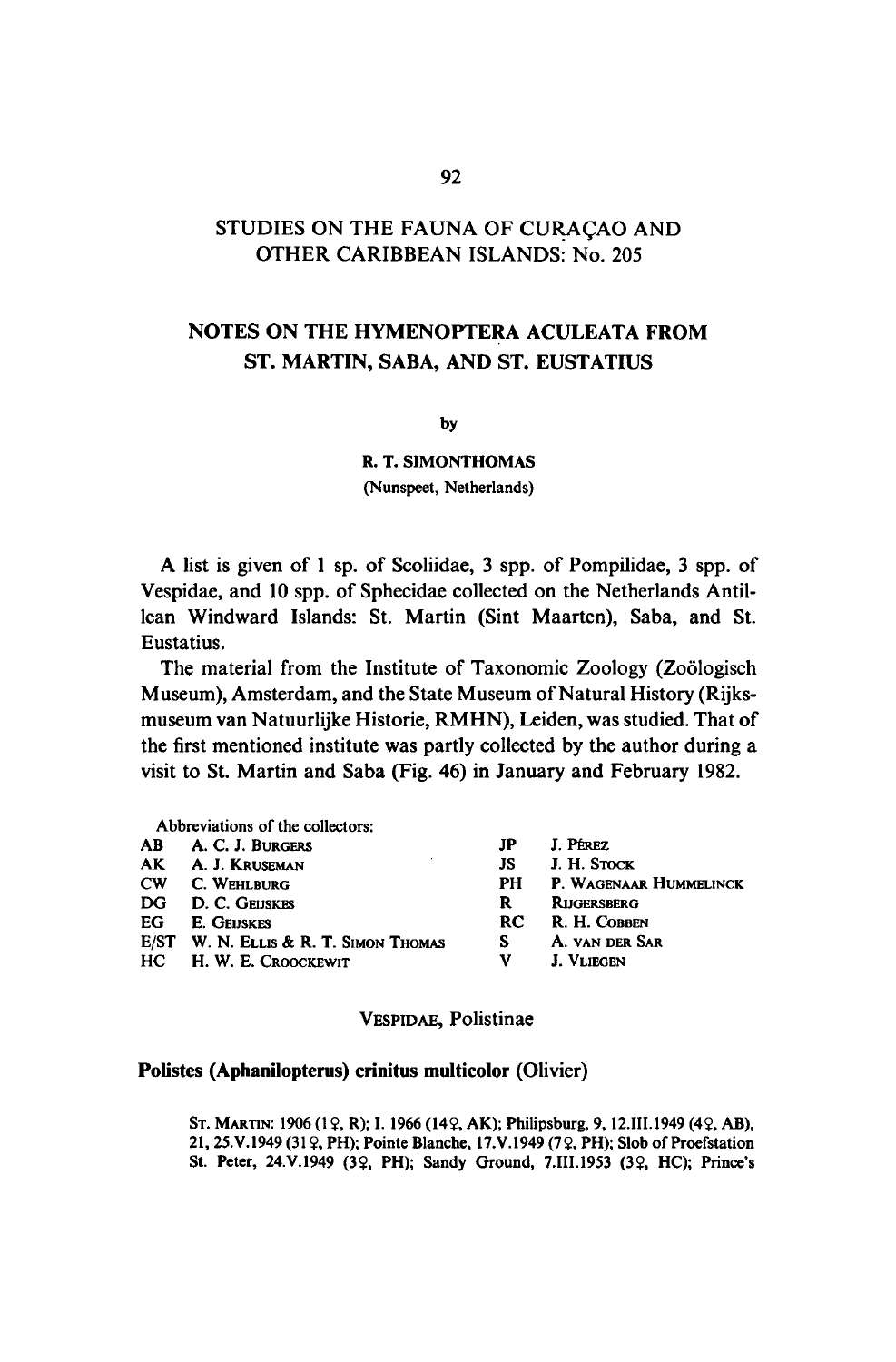

Fig. 46. Sketch map of Lesser Antilles, showing the situation of St. Martin, Saba and St. Eustatius.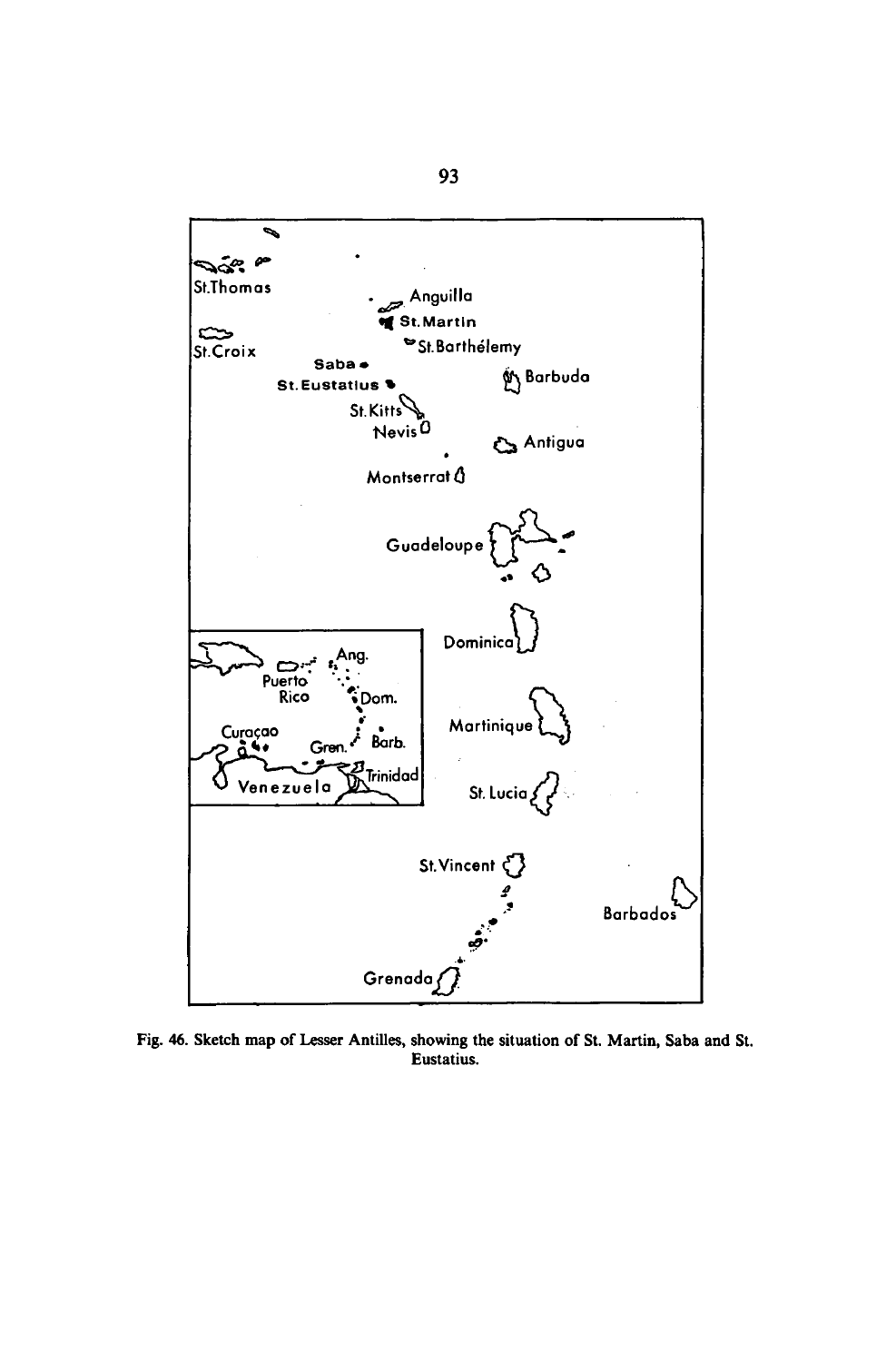Quarter, 27.IV.1978 (29, JS); Lower Prince's Quarter, VIII.1981 (19, V); Fort Amsterdam, 27.I.-12.II.1982 (449, 43, E/ST); Billy Folly, 8.II.1982 (19, E/ST); Morne Valois, 6.II.1982 (39, E/ST); Around Oyster Pond, 27.I., 7.II.1982 (49, E/ST); Pic du Paradis (424m), 3, 5.II.1982 (109, E/ST); Terres Basses, 31.I.1982  $(29, 1 \lambda, E/ST)$ . SABA: The Bottom, 2.III.1949 (22, AB); Water Hole, Hellsgate, 25.VII.1949 (22, PH); Windwardside, 14.III.1953 (19, HC). ST. EUSTATIUS: 1949 (212, PH); Pool of Golden Rock, 8.VII.1949 (92, PH); Oranjestad, 24.III.1949 (83º, 23, AB), 9.VII.1949 (49º, PH); Schildpaddenbaai, 21.VIII.1949 (272, 23, AB).

St. Croix, Anguilla, St. Barthelemy, St. Kitts, Nevis, Antigua, Montserrat, Guadeloupe, and Dominica (RICHARDS, 1978).

The "Spanish Jack" is a very common wasp in the islands of the Lesser Antilles. Observations on nests were made in St. Martin; new nests were established by swarming (SIMONTHOMAS, 1982). The material of St. Martin (Philipsburg and Slob of Proefstation St. Peter, 1949) consists partly of very light coloured specimens, caused by the initial preservation of the wasps either in alcohol or in formaline.

### Polistes (Aphanilopterus) myersi curassavicus Richards

In the Leyden Museum there is one female of the species with a printed label "St. Martin / Philipsburg / 25.V.1949 / P. W. Hummelinck". RICHARDS (1978) cites as distribution of the nominate subspecies: Colombia, Venezuela, and Panama. The subspecies curassavicus is restricted to the islands: Aruba, Bonaire, and Curaçao. The specimen was probably mislabelled.

### VESPIDAE, Eumeninae

#### Zethus (Zethusculus) arietas (Fabricius)

ST. MARTIN: Pic du Paradis, 3, 5.II.1982 (19, E/ST). SABA: The Bottom, 2.III.1949  $(1 \, 2, AB)$ 

According to BOHART & STANGE (1962) Fabricius described this species after material from St. Thomas.

#### Pachodynerus (Monobiella) atratus (Fabricius)

ST. MARTIN: Cul de Sac, Reward, 1.VII.1965 (1 $\zeta$ , EG); Around Oyster Pond, 27.I., 7.II.1982 (19, E/ST); Pic du Paradis, 3, 5.II.1982 (13, E/ST). SABA: Ladder Bay, 4.VII.1965 (19, 13, DG); 10.II.1982 (49, 13, E/ST). MONTSERRAT: Belham River, 1.VII.1965 (15 $\zeta$ , EG). ST. KITTS: Muddy Ponds, 25.VI.1965 (12, DG).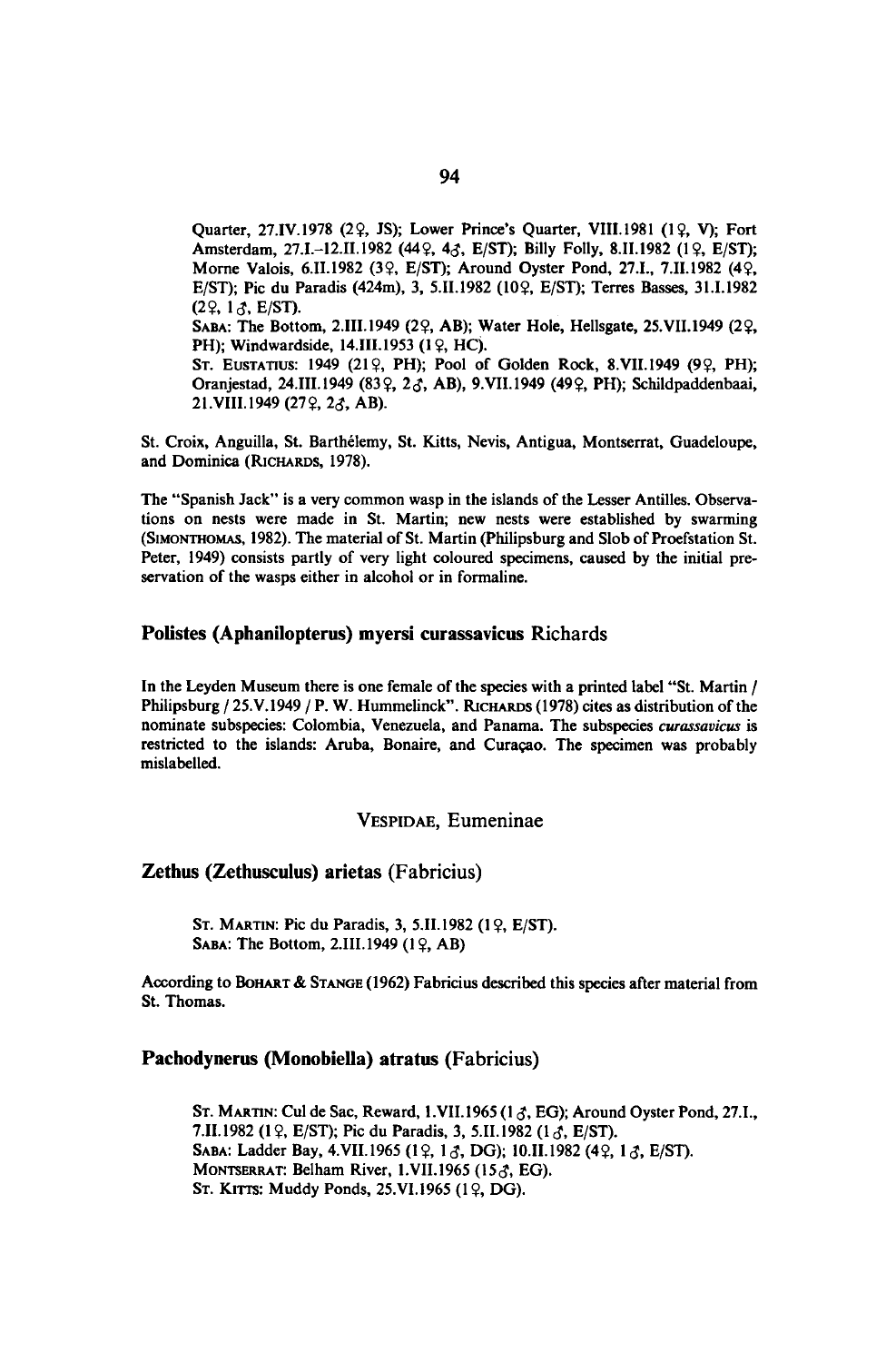### SCOLIIDAE, Campsomerinae, Campsomerini

### Campsomeris (Dielis) dorsata (Fabricius)

ST. MARTIN: French Cul-de-Sac, 29.I., 2.II.1982 (16 $\delta$ , E/ST); Fort Amsterdam, 25.I.-12.II.1982 (19, E/ST); Terres Basses, 31.I.1982 (143, E/ST). SABA: 10.II.1982 (13, E/ST). ST. EUSTATIUS: Schildpaddenbaai, 21.II.1949 (13, AB); Kings Well, Downtown, 12.VII.1949 (1?, PH).

St. Croix and Dominica (EVANS, 1972).

As the males fly around in swarms, most of the material consists of males.

### POMPILIDAE

#### Anoplius amethystinus amethystinus (Fabricius)

ST. MARTIN: Fort Amsterdam, 25.1.-12.II.1982 (1 $\delta$ , E/ST). SABA: 10.II.1982 (13, E/ST).

#### Pepsis saphirus Palisot de Beauvois

ST. MARTIN: I.1966 (19, 65, AK); Concordia Hill, 28.I.1982 (15, E/ST); Pic du Paradis, 3, 5.II.1982 (32, 83, E/ST); Morne Valois, 6.II.1982 (22, 53, E/ST). ST. EUSTATIUS: The Quill, I.1957 (22, RC).

### Pepsis rubra (Drury)

ST. MARTIN:  $(1 \, 2, R)$ . ST. EUSTATIUS: Schildpaddenbaai, 21.II.1949 (83. AB); Pool of Golden Rock, 8.VII.1949 (11 §, PH); Little Mountains, I.1957 (3 §, RC), 26-28.VI.1965 (1 ?, 3 §, DG); Oranjestad, 2.I.1957 (19, RC). MONTSERRAT: Plymouth, 15-17.VI.1965 (5?, 14<J, EG). BARBUDA: 18-20.VI.1965 (39, DG); Codrington Village, 18.VI.1965 (29, 253, DG). ST. KITTS: Muddy Ponds, 25.VI, 1965 (13, DG).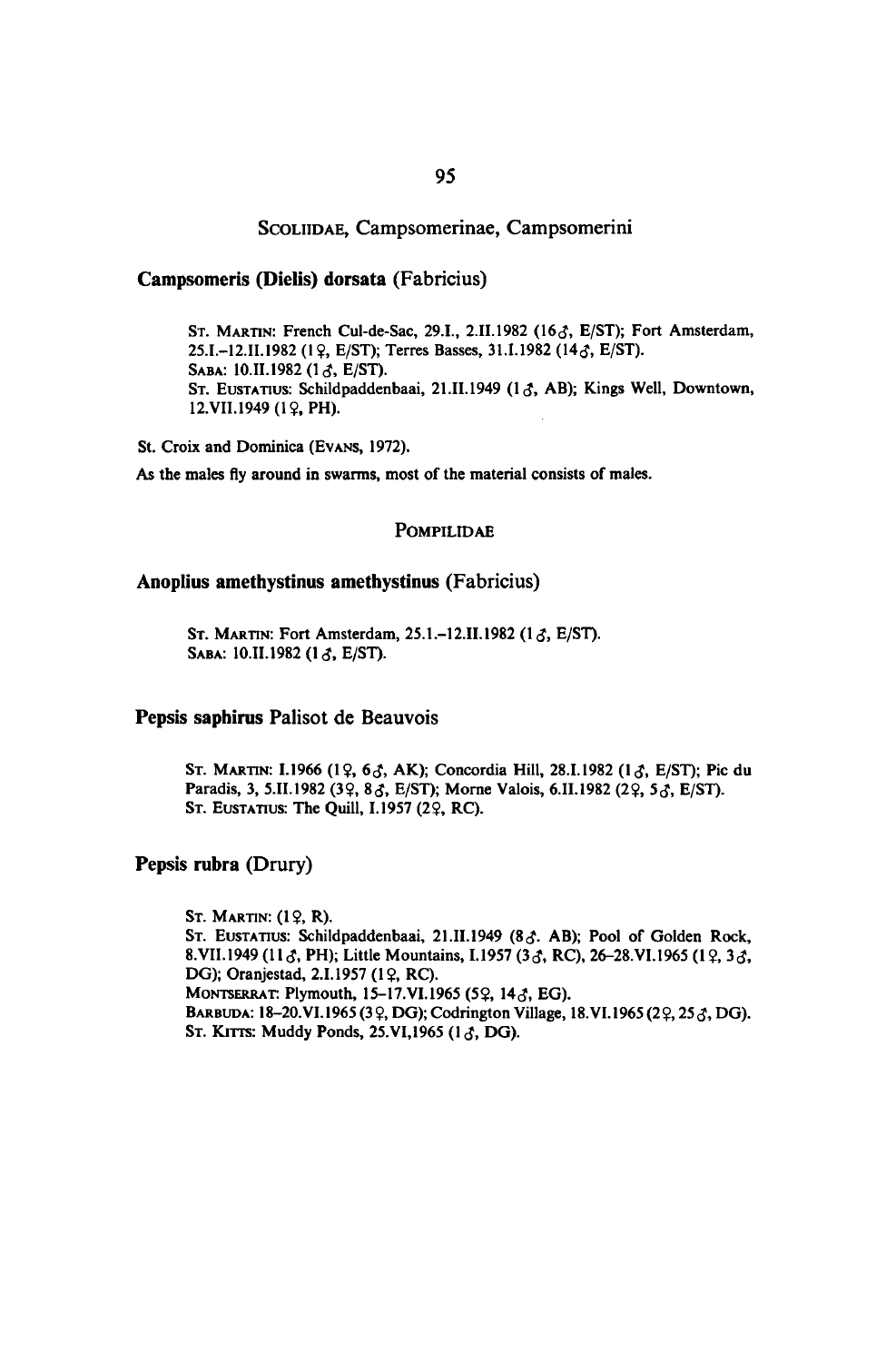### **SPHECIDAE**

### Sceliphron fasciatum (Lepeletier)

ST. MARTIN: Fort Amsterdam, 25.I.-12.II.1982 (49, E/ST). DOMINICA: 1934-1935 (29, CW).

Guadeloupe (BOHART & MENKE, 1976), St. Vincent (ASHMEAD, 1900).

### Sphex (Sphex) caliginosus Erichson

ST. MARTIN; IV.1982 (29, S); Pic du Paradis, 3, 5.II.1982 (19, 16, E/ST). SABA: 15.XII.1956 (19, RC).

St. Vincent (ASHMEAD, 1900) and Lesser Antilles (BOHART & MENKE, 1976).

### Sphex (Sphex) dorsalis Lepeletier

ST. MARTIN: 6.XI.-21.XII.1956 (19, RC). GUADELOUPE:  $(2\mathcal{J}, JP)$ .

Dominica, St. Croix, and St. Vincent (EVANS, 1972).

### Liris antilles (Krombein)

ST. MARTIN: French Cul-de-Sac, 29.I., 2.II.1982 (69, 13, E/ST).

### Liris apicipennis (Cameron)

ST. MARTIN: Around Oyster Pond, 27.I, 7.II.1982 (13, E/ST).

### Liris argentata (Palisot de Beauvois)

ST. MARTIN: Around Oyster Pond, 27.I., 7.II.1982 (19, 13, E/ST).

### Liris sp.

ST. EUSTATIUS: Concordia, 21.II.1949 (13. AB).

# 96